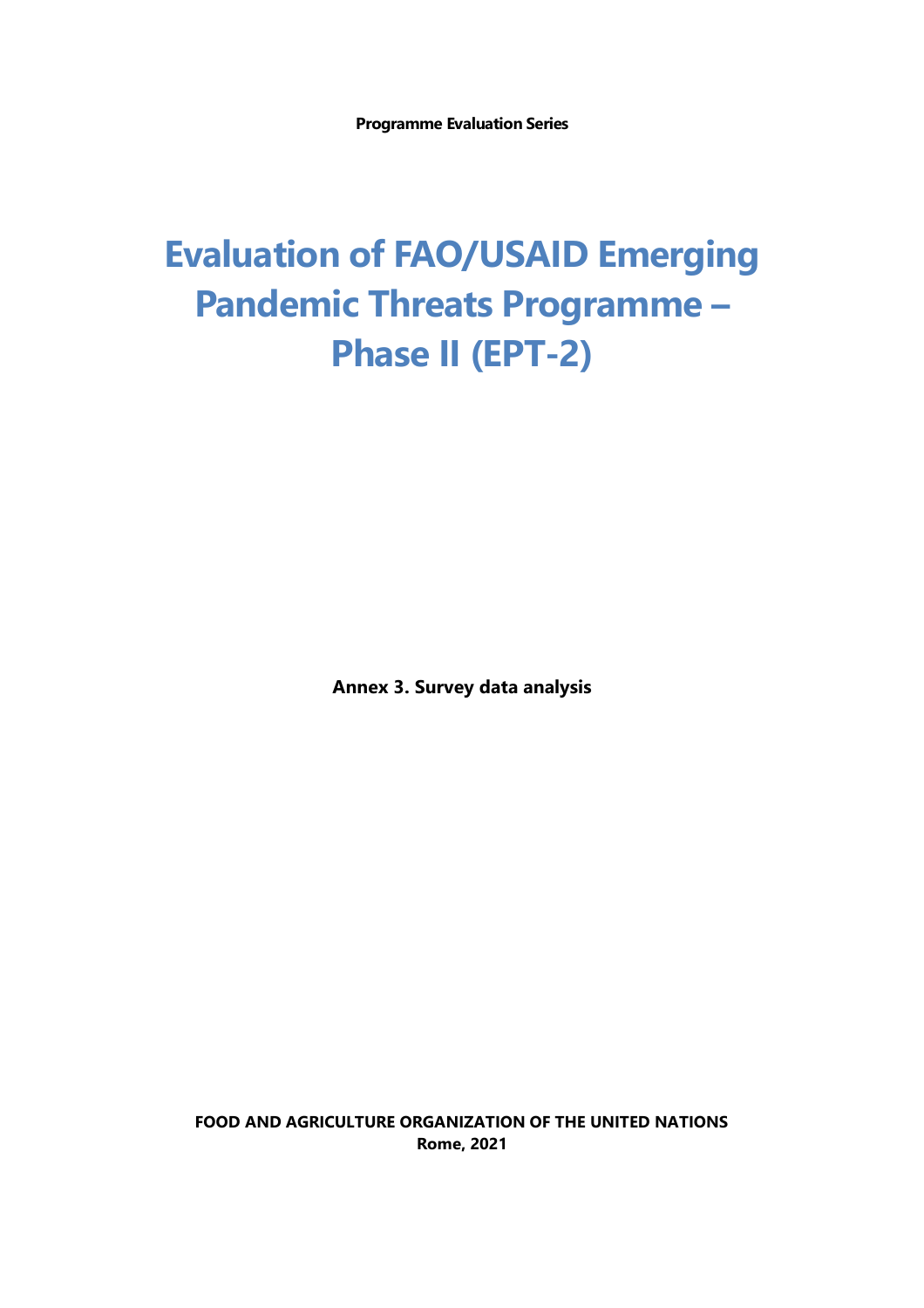# **Contents**

| 2. |  |  |  |  |
|----|--|--|--|--|
| 3. |  |  |  |  |
| 4. |  |  |  |  |
| 5. |  |  |  |  |
| 6. |  |  |  |  |
|    |  |  |  |  |
|    |  |  |  |  |
|    |  |  |  |  |
|    |  |  |  |  |

# <span id="page-1-0"></span>**Figures**

| Figure 2: Internal survey - average relevance scores by EPT-2 component and region  2             |  |
|---------------------------------------------------------------------------------------------------|--|
| Figure 3: External survey - average relevance scores by EPT-2 focus areas and region              |  |
|                                                                                                   |  |
|                                                                                                   |  |
|                                                                                                   |  |
| Figure 7: Internal survey - Responses to 'Is the procurement of EPT-2 related supplies timely?' 6 |  |
| Figure 8: Internal survey - Responses to 'Were systematic gender reviews conducted to inform      |  |
|                                                                                                   |  |
|                                                                                                   |  |
| Figure 10: Internal survey – Adequacy of the EPT-2 Monitoring and Evaluation Framework7           |  |
|                                                                                                   |  |
|                                                                                                   |  |
| Figure 13: External survey - Average scores on capacity to operate without EPT-2 support by       |  |
|                                                                                                   |  |
| Figure 14: Internal and external survey - Future priorities to improve efforts to prevent, detect |  |
|                                                                                                   |  |
|                                                                                                   |  |

# **Tables**

Table 1: External survey - [Percentage of respondents scored greater than four......................................](#page-6-2) 5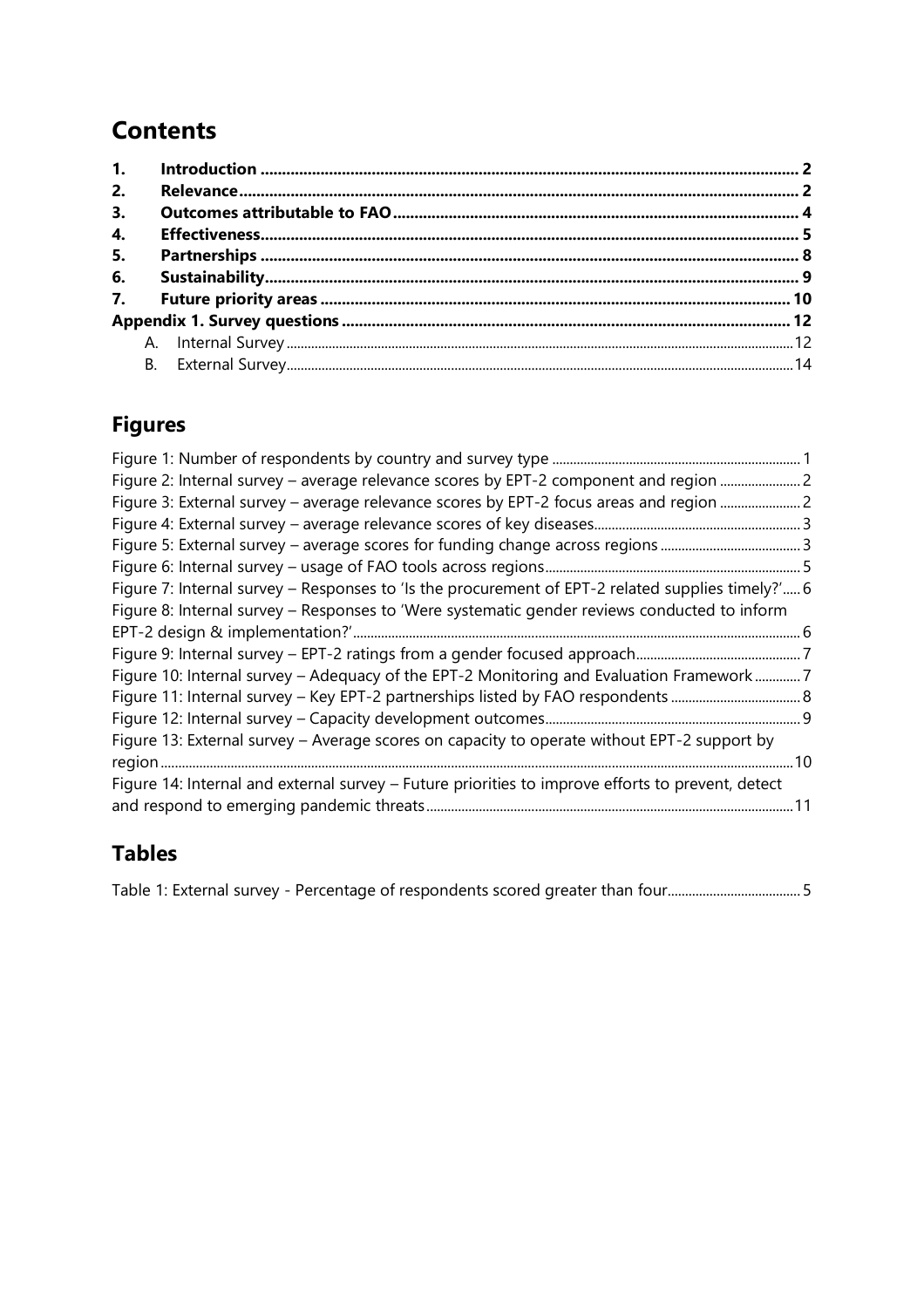# **1. Introduction**

- 1. The EPT-2 survey was conducted by the FAO Office of Evaluation (OED) as part of the broader evaluation exercise. The purpose of the survey was to get insights from countries that were part of the FAO/USAID Emerging Pandemic Threats Programme – Phase II (EPT-2) but were not visited by the evaluation team during the data collection phase. The key respondents of this survey were internal FAO teams implementing the EPT-2 programme and external country level government counterparts. Each of the two categories were administered through different surveys,<sup>1</sup> available in both English and French.
- 2. In terms of the survey process, respondent details were collected via email by writing directly to the FAO's Emergency Centre for Transboundary Animal Diseases (ECTAD) country team leaders or the country EPT-2 programme focal points. Contact details of six individuals were requested, three at the FAO office and three from the government counterparts. Suggested titles of these individuals were the country team leader, epidemiologist and laboratory expert within the FAO teams, and the chief veterinary officer, head of epidemiology and head of laboratories within the government counterparts, however other equivalent or similar individuals were also accepted as survey respondents. Requests for the survey were sent out in mid-March 2020 with an initial deadline of two weeks. Due to the COVID-19 crisis, deadline for completing the survey was extended by a week.
- 3. The surveys were sent to 144 individuals across 27 countries. A total of 87 complete responses were received from 25 countries, no responses were received from India and Jordan. The response rate for the FAO internal survey was 67 percent and for the external survey was 55 percent . Figure 1 lists the number of surveys received by country and survey type. An average of 1.6 responses were received of the three requests sent from each country for each survey.
- 4. To ensure that respondents were either directly involved or had a high level of awareness of the programme, additional screening questions were included in the survey. Internal respondents were asked the proportion of time spent on EPT-2 activities and external respondents were required to declare their familiarity with FAO EPT-2 activities on a scale of 1 to 6. Only two of the external respondents had limited familiarity with EPT-2 activities. All government respondents were either based in the Ministry of Agriculture and/or Livestock, or national equivalents.



<span id="page-2-0"></span>

 $<sup>1</sup>$  See Appendix 1 for more details on the survey questions.</sup>

*Source: Evaluation team*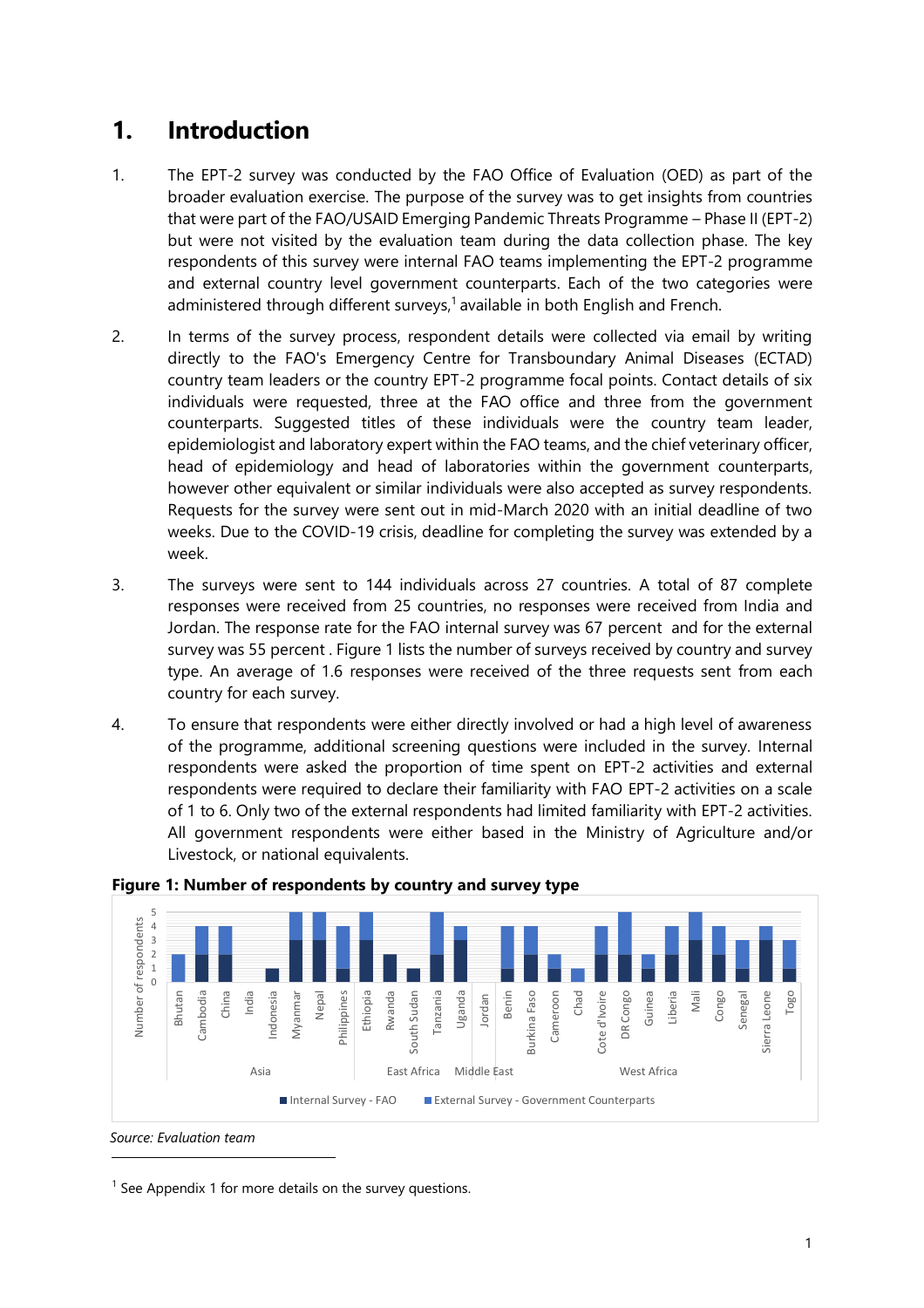## <span id="page-3-0"></span>**2. Relevance**

- 5. The programme scored high on relevance across key EPT-2 components and focus areas in both the internal and external surveys, across all regions. However, external respondents also scored diseases besides the ones targeted by the EPT-2 programme as equally important.
- 6. Figure 2 and 3 present average scores on a scale of one to six, with six being the highest, across categories and regions. Components of the EPT-2 programme such as the Middle East Respiratory Syndrome (MERS) and the Africa Sustainable Livestock 2050 (ASL2050), were focused specifically on East Africa that explains the low relevance scores across other regions<sup>2</sup> in Figure 2. In the external survey, in order to not confuse respondents with EPT-2 programme terminology, relevance scores were given through the programme's key focus areas (Figure 3). These differences in the scores at the global level across the EPT-2 focus areas were not statistically significant<sup>3</sup> but they provide evidence of importance of animal health diseases in general as perceived at the national level. Additionally, government counterparts were asked to score the relevance of a range of diseases affecting animal health in their country (Figure 4). On average Asian highly pathogenic avian influenza (HPAI) had one of the highest rates of relevance. As might be expected other diseases also scored highly at the national level.



<span id="page-3-1"></span>**Figure 2: Internal survey – average relevance scores by EPT-2 component and region**



<span id="page-3-2"></span>**Figure 3: External survey – average relevance scores by EPT-2 focus areas and region**

*Source: Evaluation team*

<sup>2</sup> Burkina Faso and Nigeria were also targeted through the ASL2050 programme but Nigeria was not surveyed, since it was one of the countries the Evaluation team visited and ASL2050 received high scores in terms of Relevance by respondents from Burkina Faso.

 $3$  Calculated at the 5 percent significance level.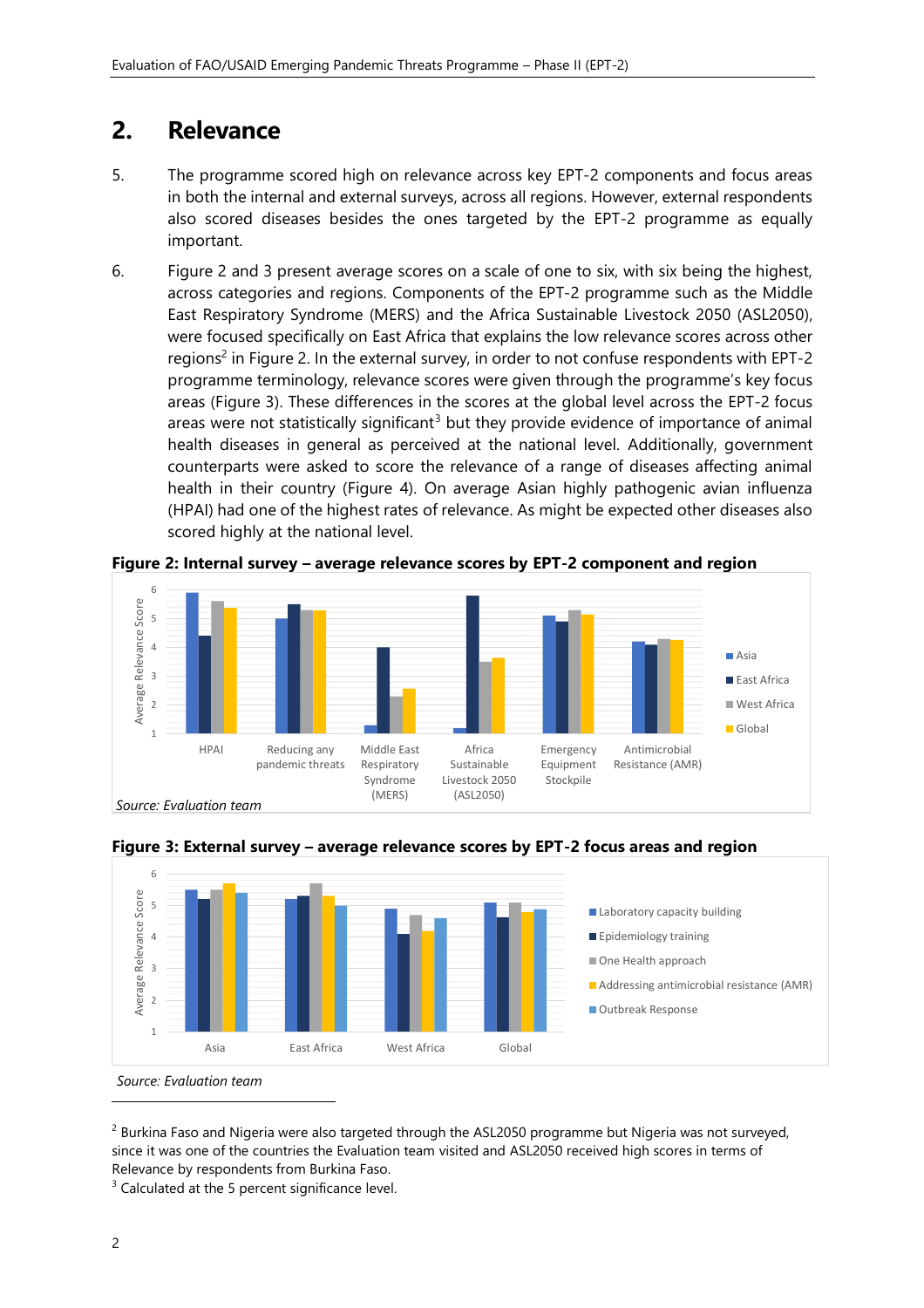7. Additionally, government counterparts were asked to score the relevance of a range of diseases affecting animal health in their country (Figure 4). On average HPAI had one of the highest rates of relevance. As might be expected other diseases also scored highly at the national level.



<span id="page-4-0"></span>**Figure 4: External survey – average relevance scores of key diseases<sup>4</sup>**

*Source: Evaluation team*

8. Furthermore, according to the respondents, on average there has been no statistically significant<sup>5</sup> increase in government budget allocation over the last five year across most countries in systems for prevention, detection and response to new zoonotic disease threats. Globally, there is a statistically significant increase in the funding for workforce capacity to implement a One Health (OH) approach. However, the results are not significant. Figure 5 shows the average scores across key EPT-2 areas and regions. Scores of greater than three represent an increase in funding. Globally, on average, all scores were marginally greater than three. There is also some variation between the three regions but not statistically significant.



<span id="page-4-1"></span>**Figure 5: External survey – average scores for funding change across regions**

*Source: Evaluation team*

9. Internally, respondents also scored the relevance of the design of the programme in strengthening the delivery of a OH approach as high with differences between the national and sub-national levels. The average score across regions was five at the national level but

<sup>4</sup> The diseases grouped under 'other diseases' include rabies, brucellosis, anthrax, rift valley fever, African swine fever, peste des petits ruminants (PPR), foot and mouth diseases, trypanosomiasis, east coast fever and Contagious Bovine/Caprine Pleuro Pneumonia.

<sup>5</sup> Both calculated at the 5 percent significance level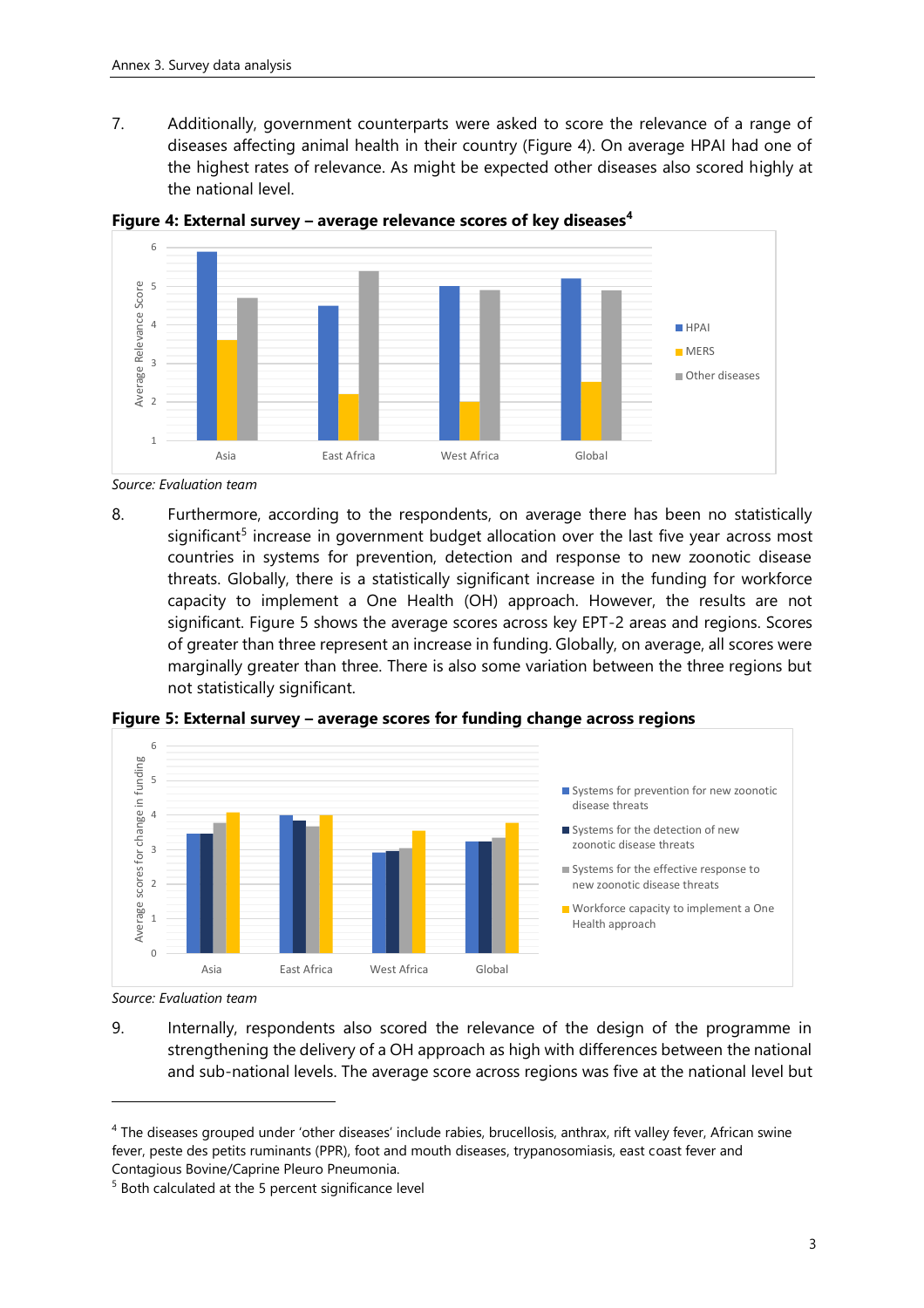four at the sub-national level. The difference across the two levels was statistically significant.<sup>6</sup> FAO respondents also listed numerous activities completed to implement a OH approach at national level, however, found it challenging to implement the same at the subnational level. Only around 18 percent of these responses included environment health.

## <span id="page-5-0"></span>**3. Outcomes attributable to FAO**

- 10. The main outcome of FAO's EPT-2 work for both internal and external respondents is linked broadly to the development of national capacities (epidemiological, veterinary, laboratory and surveillance), and technical and procurement support.
- 11. FAO respondents highlight the most important outcomes in terms of FAO's contribution to capacity development, OH related activities and provision of specific equipment and materials.
- 12. Nearly all of the respondents listed development of country capacity as a key outcome of FAO's work. Other key outcomes listed relate to raising awareness, policy research and legislation support. 80 percent of the government partners also mention capacity development as FAO's most significant contribution with regards to Emerging Pandemic Threats, and 60 percent explicitly mention FAO's support acquiring lab reagents, equipment and other consumables as key.
- 13. Additionally, FAO respondents also listed the unforeseen outcomes of the programme, these were largely linked to the spill-over effects of FAO activities through improvements in food safety, the overall strengthening of the control of Transboundary Animal Diseases (TADs) and an increased capacity in also responding to non-zoonotic diseases.
- 14. Overall both surveys suggest that detection and prevention of emerging pandemic threats, and the OH approach for the control of zoonotic diseases have improved in the last five years. There is very little variation across the two survey groups with an average score of 4.5 out of six. Government counterparts also scored FAO high on its contribution across the two categories (questions 2 and 4 in Table 1), with 70 percent of the respondents scoring FAO five or six on a scale of one to six. However, the scores were significantly lower at the sub-national level as compared to those at the national level.

 $6$  Calculated at the 5 percent significance level.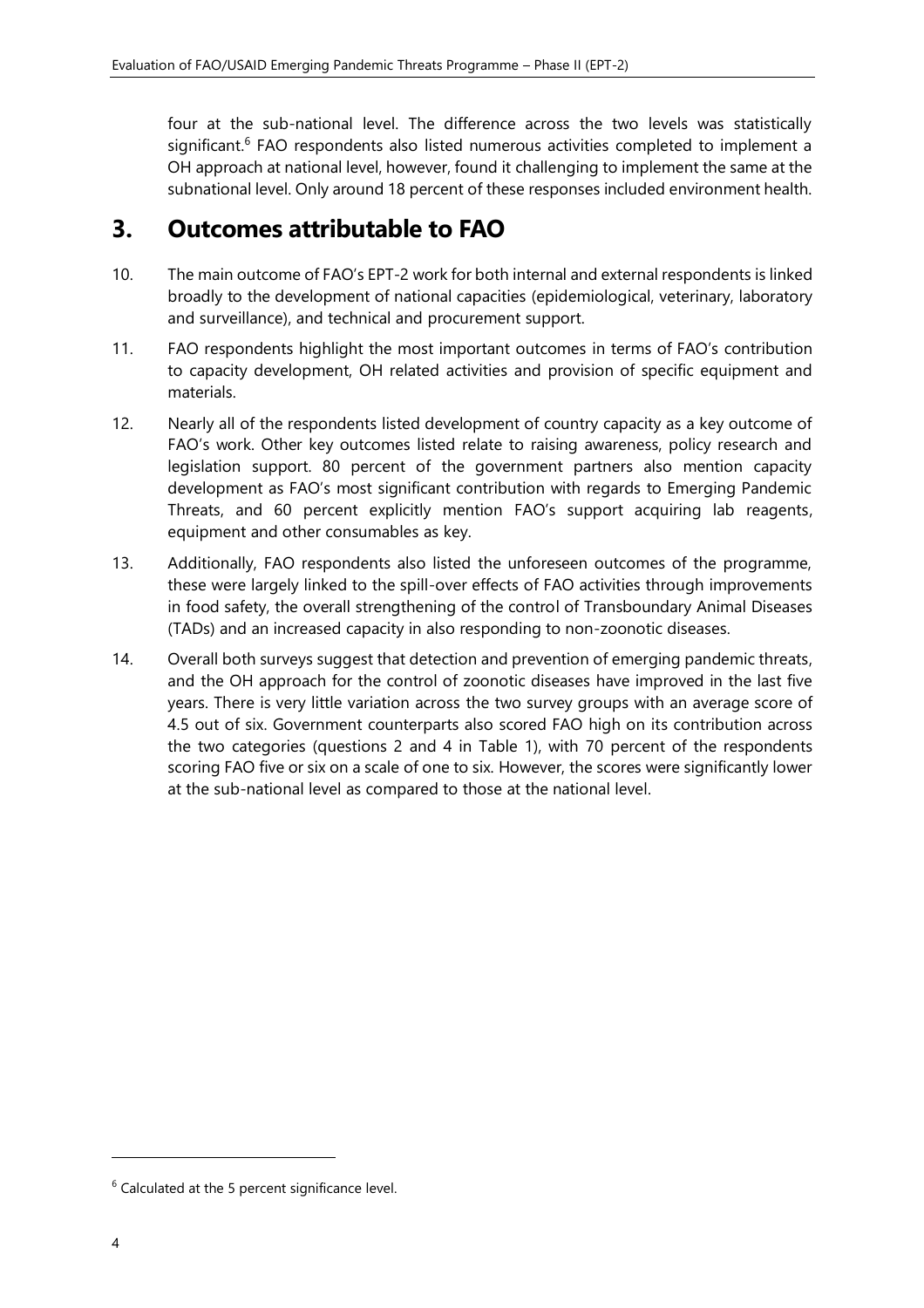|                                                                                                                                                                                                                         | National | Sub-national    |
|-------------------------------------------------------------------------------------------------------------------------------------------------------------------------------------------------------------------------|----------|-----------------|
|                                                                                                                                                                                                                         | level    | level           |
| 1. Do you think that detection and prevention of emerging pandemic disease threats<br>improved over the past five years? (where 1 is not at all and 6 is significantly improved)                                        | 52%      | 23%             |
| 2. How would you score FAO's contribution, through the EPT-2 programme, in improving<br>the detection and prevention of emerging pandemic disease threats? (where 1 is not at all<br>and 6 is significant contribution) | 70%      | 35%             |
| 3. To what extent has the OH approach been improved for the zoonotic disease control<br>over the past 5 years? (where 1 is not at all and 6 is significantly improved)                                                  | 55%      | 26%             |
| 4. How would you score FAO's contribution, through the EPT-2 programme, to a One<br>Health approach being established for the control of zoonotic diseases (where 1 is not at<br>all and 6 is significant contribution) | 52%      | 30 <sup>%</sup> |

### <span id="page-6-2"></span>**Table 1: External survey - Percentage of respondents scored greater than four**

### <span id="page-6-0"></span>**4. Effectiveness**

- 15. The section on effectiveness in the internal survey covered use of FAO tools, issues with procurement, inclusion of gender mainstreaming, monitoring and evaluation, and organizational effectiveness. The external survey did not include these questions and was tailored for government partners.
- 16. The survey data indicated a large variation across tools in terms of their use but limited variation across regions. Across all tools, the Laboratory Mapping Tool (LMT) was most frequently used with 80 percent of all respondents confirming its use in their respective countries. Other popular tools were EMPRES-i and ATLASS, with nearly 50 percent of the respondents confirming its use. ATLASS has been particularly used in Asia, with more than 80 percent of the respondents from Asia having used it. TADinfo is an old tool that has been discontinued but still has some vestigial use.



<span id="page-6-1"></span>**Figure 6: Internal survey – usage of FAO tools across regions**

*Source: Evaluation team*

17. Procurement issues varied significantly across EPT-2 regions. Globally, on average 51 percent of the respondents confirmed that procurement related supplies were timely, while 22 percent raised issues. Most of the respondents with issues on procurement were from East Africa, where 46 percent of the respondents highlighted delays with the procurement process. Comparatively, only 8 percent of the respondents in Asia raised procurement issues. All reasons stated were to do with delays related to lengthy processes and high turnover of procurement personnel.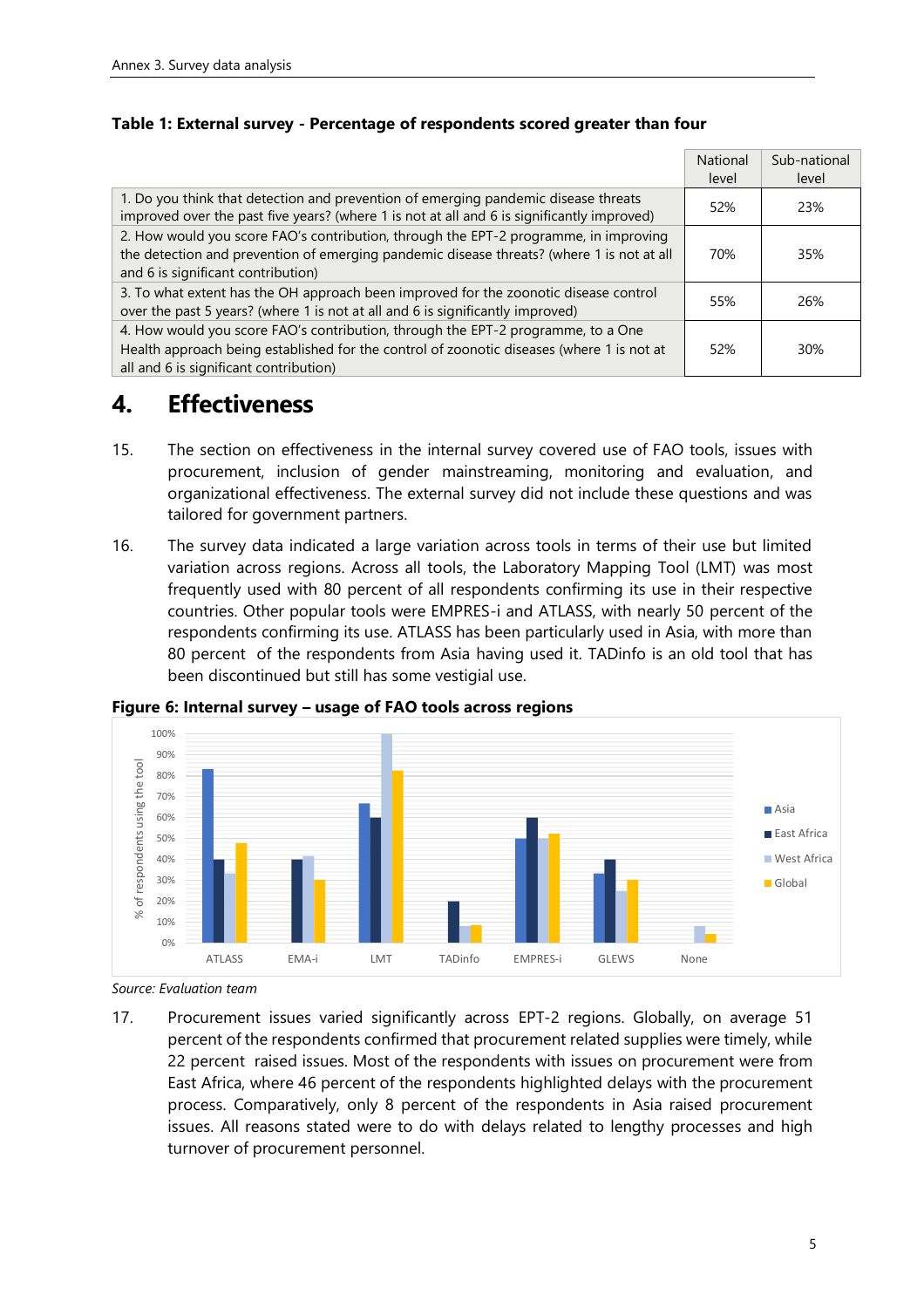

### <span id="page-7-0"></span>**Figure 7: Internal survey – Responses to 'Is the procurement of EPT-2 related supplies timely?'**

*Source: Evaluation team*

18. There was little awareness in terms of gender issues being covered by the programme team. With regards to the conduct of gender reviews, globally, 86 percent of the respondents were either not sure or confirmed that there were no gender reviews conducted. There were a few positive examples from Nepal, China and Sierra Leone where gender was given consideration in the design and implementation of EPT-2 activities, however, no examples of systematic gender reviews were provided. Some respondents from east Africa, emphasized that EPT-2 activities were technical and it was tough to incorporate gender. Figure 8 shows the variation across regions. Additionally, respondents were asked to rate EPT-2 from a gender focused approach (Figure 9). 64 percent of the respondents linked EPT-2 with gender marker 1, 'contributed in some limited way to gender equality'.

### <span id="page-7-1"></span>**Figure 8: Internal survey – Responses to 'Were systematic gender reviews conducted to inform EPT-2 design & implementation?'**

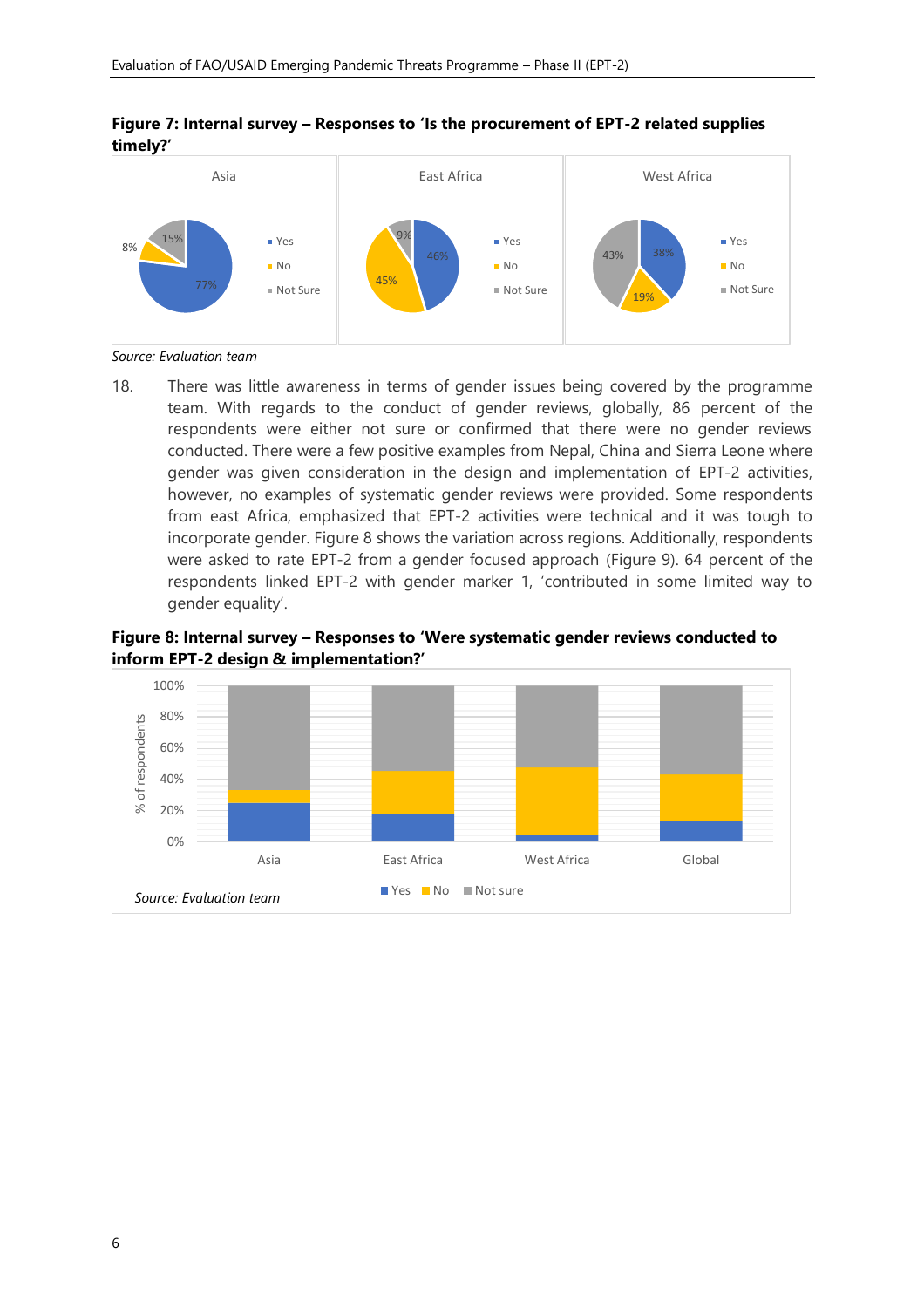

#### <span id="page-8-0"></span>**Figure 9: Internal survey – EPT-2 ratings from a gender focused approach**

19. On monitoring and evaluation (M&E), overall, 64 percent of the respondents indicated that EPT-2 the M&E framework were adequate to their needs. Most of the issues of the ones that said they were not adequate, were to do with (1) it being complicated and overlapping with other frameworks, (2) not particularly being related to national needs, (3) sensitivities around governments sharing data. Figure 10 shows the responses across regions, with substantial variation between East Africa and other regions.



<span id="page-8-1"></span>**Figure 10: Internal survey – Adequacy of the EPT-2 Monitoring and Evaluation Framework**

- 20. With regards to FAO organizational set up (ECTAD), 68 percent of the respondents agreed that the EPT-2/ECTAD set up responded effectively to the current country needs. Nearly all of those that did not agree, highlighted limited flexibility in responding to the country needs and the need to broaden the scope of ECTAD's work and the EPT-2 programme to include other transboundary and zoonotic diseases besides the ones targeted by the programme. The main issues described could be categorised as (1) not having enough flexibility and limited scope in terms of disease coverage (2) the need to focus on response besides detection and prevention (3) limited coverage at sub national and community levels.
- 21. Additionally, respondents were asked to list any technical gaps in the current organizational set up. 83 percent of the respondents did not see any technical gaps within ECTAD. The remaining saw technical gaps in dealing with socio-economic impact assessments, community level interventions, in the ability to implement a fully cohesive programme and availability to support non-zoonotic transboundary animal diseases. These were in line with the earlier responses on the effectiveness of the EPT-2 set up.

*Source: Evaluation team*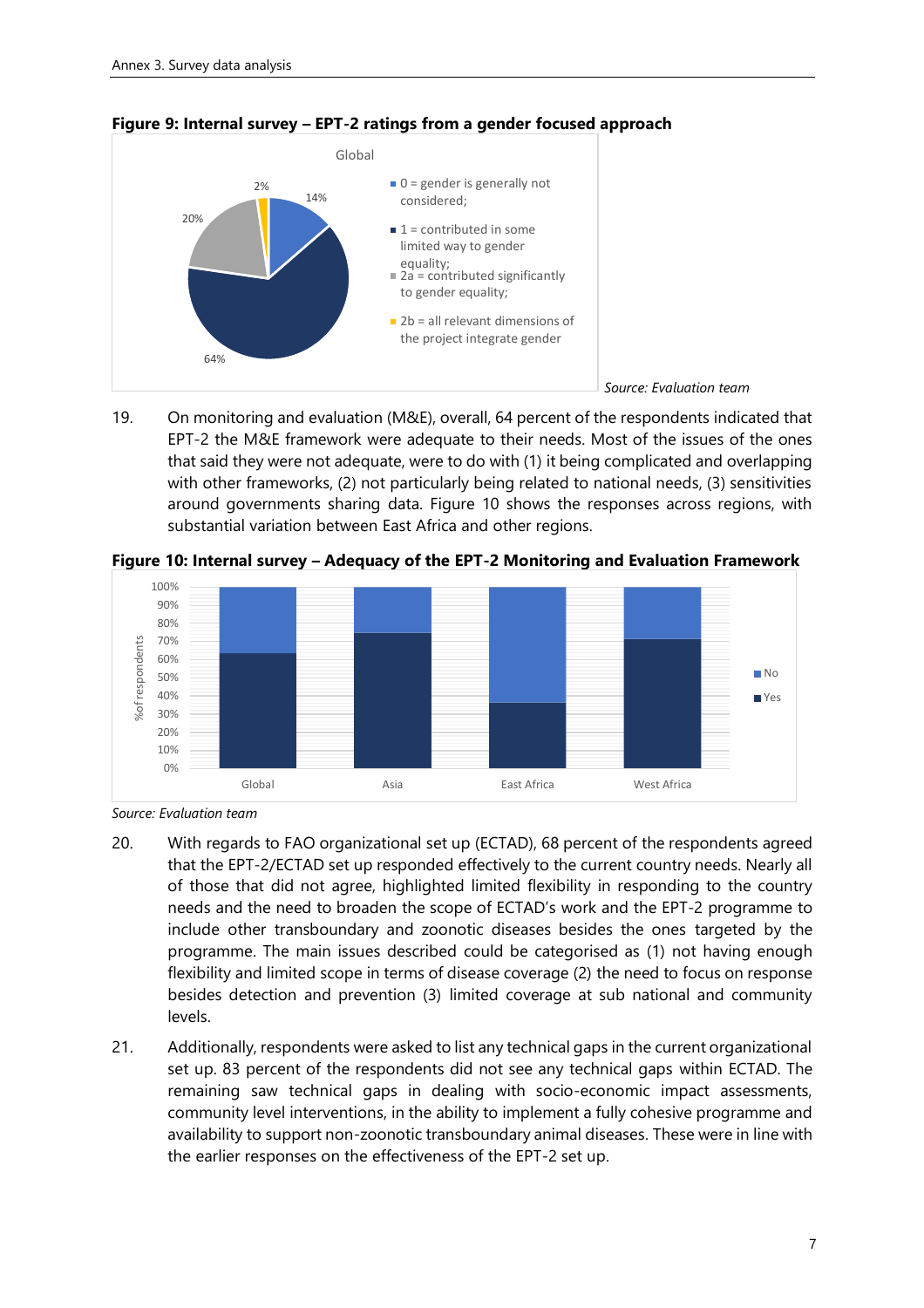# <span id="page-9-0"></span>**5. Partnerships**

- 22. The Ministry of Agriculture, its departments and equivalents were listed as the most important partnership by internal respondents. External respondents scored FAO high as a partner in the prevention and control of pandemic threats.
- 23. Internal respondents were asked to list up to three key partnerships. Figure 11 categorizes partnerships listed by FAO respondents. The key partnerships were with the Ministry of Agriculture and other national ministries. 'Other national ministries' in the Figure 11, is the cumulative sum of the number of times other ministries besides Agriculture and Health were listed by FAO respondents.
- 24. The private sector and regional bodies appear the least. Additionally, 34 percent of the FAO respondents said that key partnerships were missing. Around 30 percent of the 34 percent emphasized the greater need to involve the private sector, NGOs and farmers' associations, and around 20 percent of the 34 percent said that more work could be done with the EPT-2 partners (PREDICT and P&R). Few respondents also listed the World Health Organization (WHO) and World Organisation for Animal Health (OIE) as missing partners at the national level.



<span id="page-9-1"></span>**Figure 11: Internal survey – Key EPT-2 partnerships listed by FAO respondents**

25. Moreover, government partners were also asked to score FAO as a partner in the prevention and control of pandemic threats. On average, the external respondents scored FAO as a strong partner with an average score of five on scale of one to six. The scores were similar across the three regions (Asia, east and west Africa). Two respondents scored the partnership low, suggesting that greater collaboration between FAO and the government is required and that FAO should not act as a main actor without prior government consultation, and another suggesting that FAO is going beyond its mandate.

*Source: Evaluation team*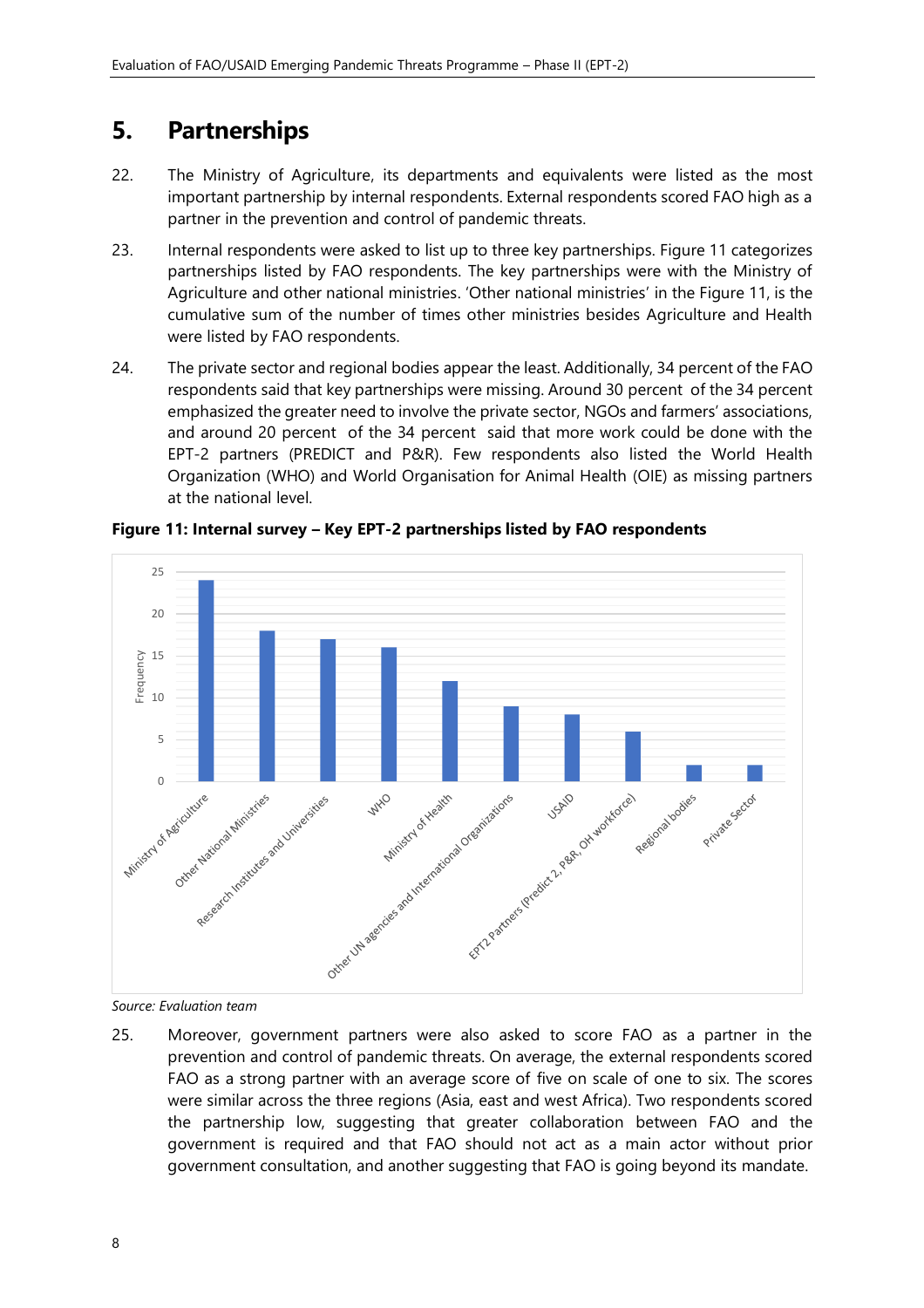# <span id="page-10-0"></span>**6. Sustainability**

- 26. FAO respondents were able to provide numerous examples of their work addressing sustainability, however, questions to external respondents did indicate substantial variation in capacities to operate without FAO EPT-2 support.
- 27. The survey also incorporated questions on sustainability of FAO's work. Internal respondents were asked to provide examples of EPT-2 addressing sustainability of its work. A large majority of these examples (around 50 percent) were related to development of national capacities in related fields. A few examples given were, the training and recruitment of local trainers for the Field Epidemiology Training Programme, developing epidemiology training curricula into existing government programmes, and the development of veterinary workforce development programmes. Other key groups of examples were related to multisectoral collaboration and national ownership of surveillance activities. Respondents also listed a few examples to do with community level development (CAHO workers) and involving the private sector (as internet providers for digital information sharing and reporting transmission).
- 28. Additionally, FAO respondents were also asked for examples of EPT-2 capacity building leading to specific outcomes. 25 percent of the respondents said the work led to new disease policies being adopted, 23 percent said it led to stronger organizations and 22 percent gave examples of the work leading to an enabling environment for disease control. There were relatively less examples for having new legislation for disease control or investments in disease control as EPT-2 examples. This also correlates well with the limited change in government budget allocation, emphasised by external respondents, in systems for prevention, detection and response to new zoonotic disease threats, as in the section on relevance.



### <span id="page-10-1"></span>**Figure 12: Internal survey – Capacity development outcomes**

29. Across the external surveys, respondents were asked to score the capacity of governments to continue FAO supported intervention areas if FAO support through the EPT-2 programme ends. There was limited variation in average scores across areas of work with value chain analysis and farmer and market trader training being the weaker points. However, there was substantial variation across the three regions, specially Asia and West Africa (which also could be reflecting the longer period of FAO engagement in Asia

*Source: Evaluation team*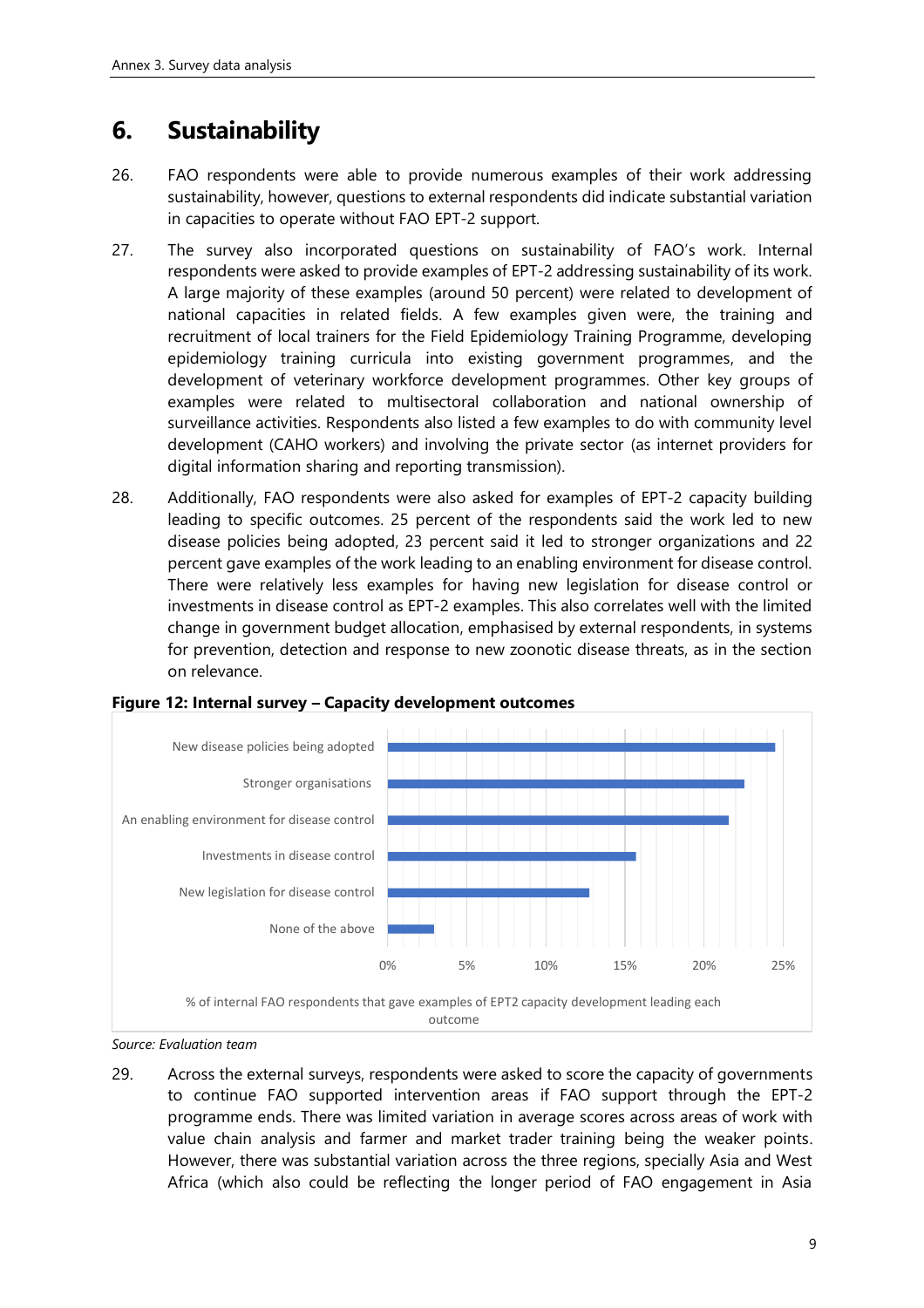compared to West Africa). Figure 13 presents average scores given by government respondents across regions on their capacity to operate without EPT-2 programme support.



<span id="page-11-1"></span>**Figure 13: External survey – Average scores on capacity to operate without EPT-2 support by region**

*Source: Evaluation team*

### <span id="page-11-0"></span>**7. Future priority areas**

30. Lastly, both internal and external respondents were also asked about key priorities FAO teams should focus on in future to improve efforts to prevent, detect and respond to emerging pandemic threats. Technical assistance and capacity development were scored the highest by both categories of respondents. The responses as categorized in Figure 14. Largely, both respondent groups had similar views, however, there were some differences across multisectoral collaboration (including the OH approach) and in widening the scope of FAO's work to include other diseases. In both these cases, internal respondents emphasised them more than government counterparts. Figure 14 also indicates areas that ranked low in terms of future priority areas by all respondents.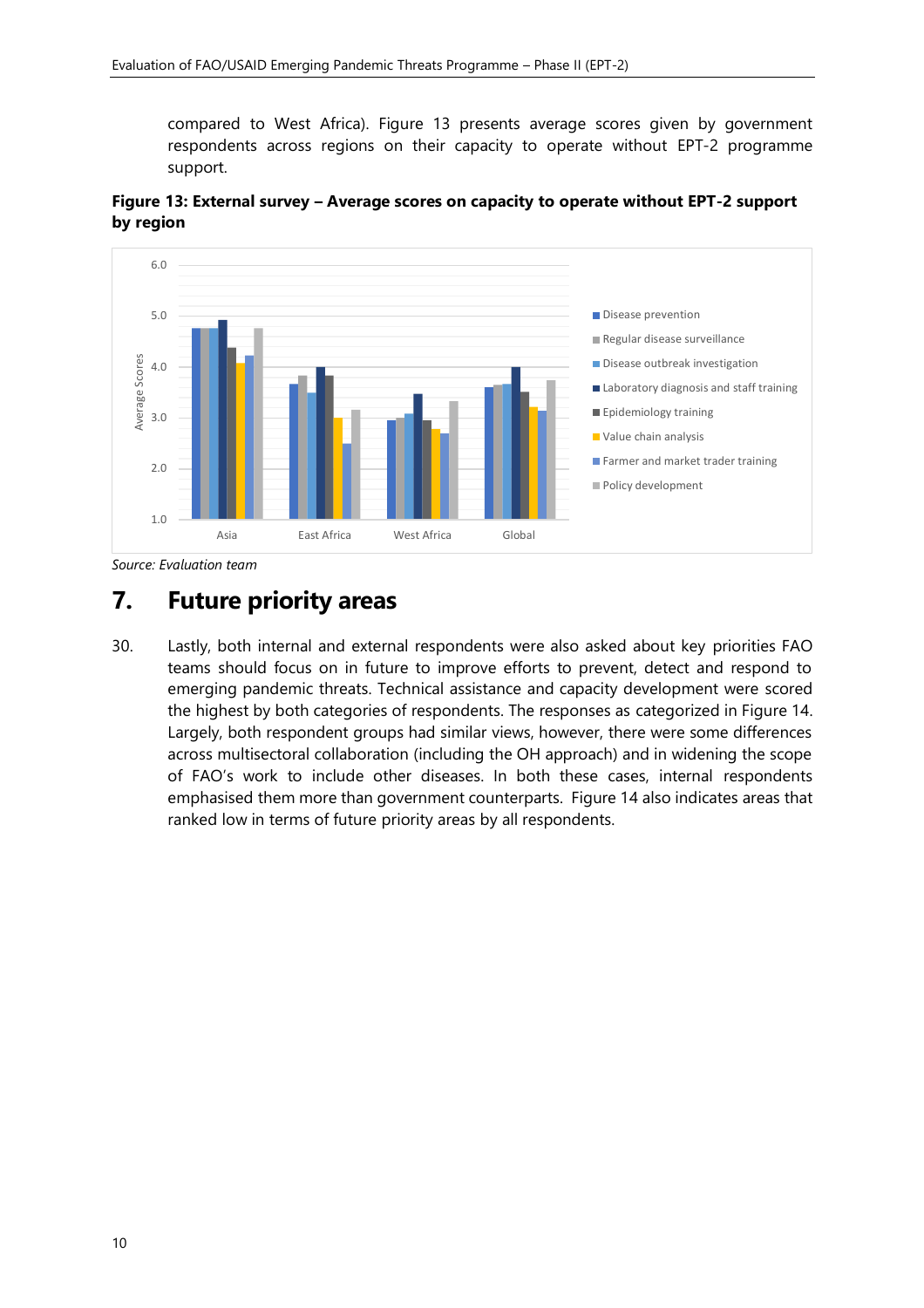<span id="page-12-0"></span>



*Source: Evaluation team*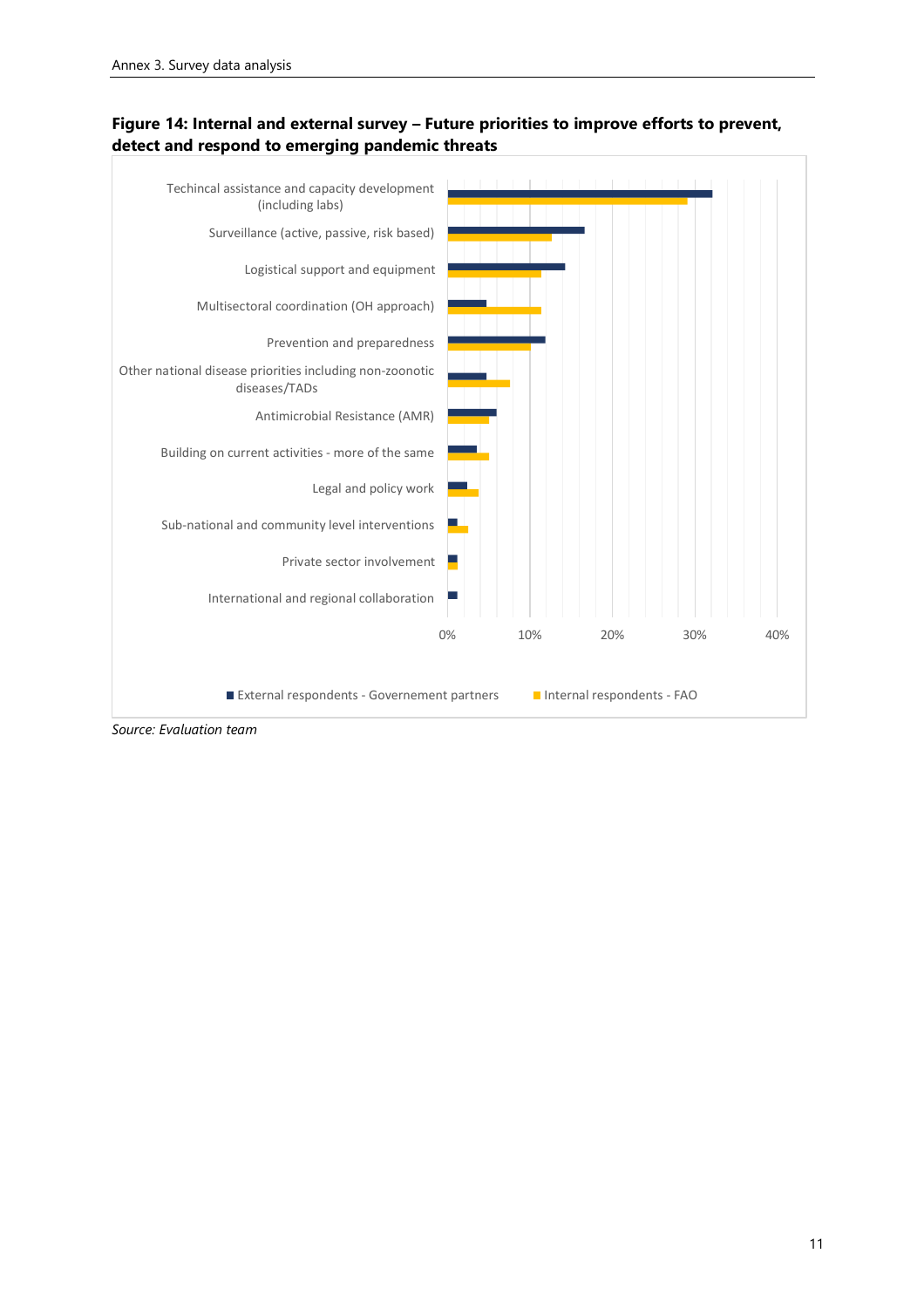# <span id="page-13-0"></span>**Appendix 1. Survey questions**

### <span id="page-13-1"></span>**A. Internal Survey**

The FAO Office of Evaluation (OED) is currently carrying out an evaluation of the EPT-2 programme. This survey is one of the methods of collecting information and evidence on programme performance, including lessons learned, challenges and best practices. It will contribute to the overall findings of the evaluation. It will help to assess the current and future national relevance, effectiveness and connectedness of the EPT-2 programme.

Responses will be treated confidentially.

### **The survey should take around 10-15 minutes to complete.**

- 1. What is your area of expertise: Epidemiologist, Laboratory Expert, Monitoring and Evaluation, Legal Expert, other?
- 2. Which country are you working in?
- 3. What proportion of your working time is dedicated to EPT-2 related activities? Less than 50 percent, 50-90 percent, >90 percent, Don't know
- 4. On a score from 1 to 6 how would you rate the relevance of EPT-2 to the needs of the country you are based in
	- [where 1 is not relevant and 6 is very relevant]
- 5. Did the EPT-2 activities implemented in your country address national needs in reducing any emerging pandemic threats? [where 1 is not covered and 6 is fully covered]
- 6. Was the design of FAO EPT-2 relevant to strengthening the delivery of a One Health Approach at a/ national level and b/ sub-national level? [where 1 is not relevant and 6 is highly relevant]
	- a) National level .........(Score  $1 6$ )
	- b) Sub-national level .........(Score  $1 6$ )
- 7. Please list the three most important impacts of the EPT-2 programme since 2015 in your country programme
- 8. Can you identify any unforeseen impacts attributable to EPT-2 activities, interventions or support? Y, N, if yes please list them below (space for 3 items)
- 9. Do you think that detection and prevention of emerging pandemic threats has improved over the past 5 years? (where 1 is not at all and 6 is significantly improved)?
- 10. Has a One Health approach been improved for the zoonotic disease control over the past 5 years? (where 1 is not at all and 6 is significantly improved)
- 11. Have specialist surveillance tools been developed within or utilised by EPT-2 in your country? Listed in boxes for ticking (ATLASS, EMAi, LMT, Tadinfo, empres-i, GLEWS, other)
- 12. Is the procurement of EPT-2 related supplies timely? Yes / No / Not sure…….if No please give example(s)
- 13. Were systematic gender reviews conducted to inform EPT-2 design and implementation? (Yes / No, if yes how did EPT-2 address any gender issues identified?)
- 14. How would you rate EPT-2 from a gender focused approach?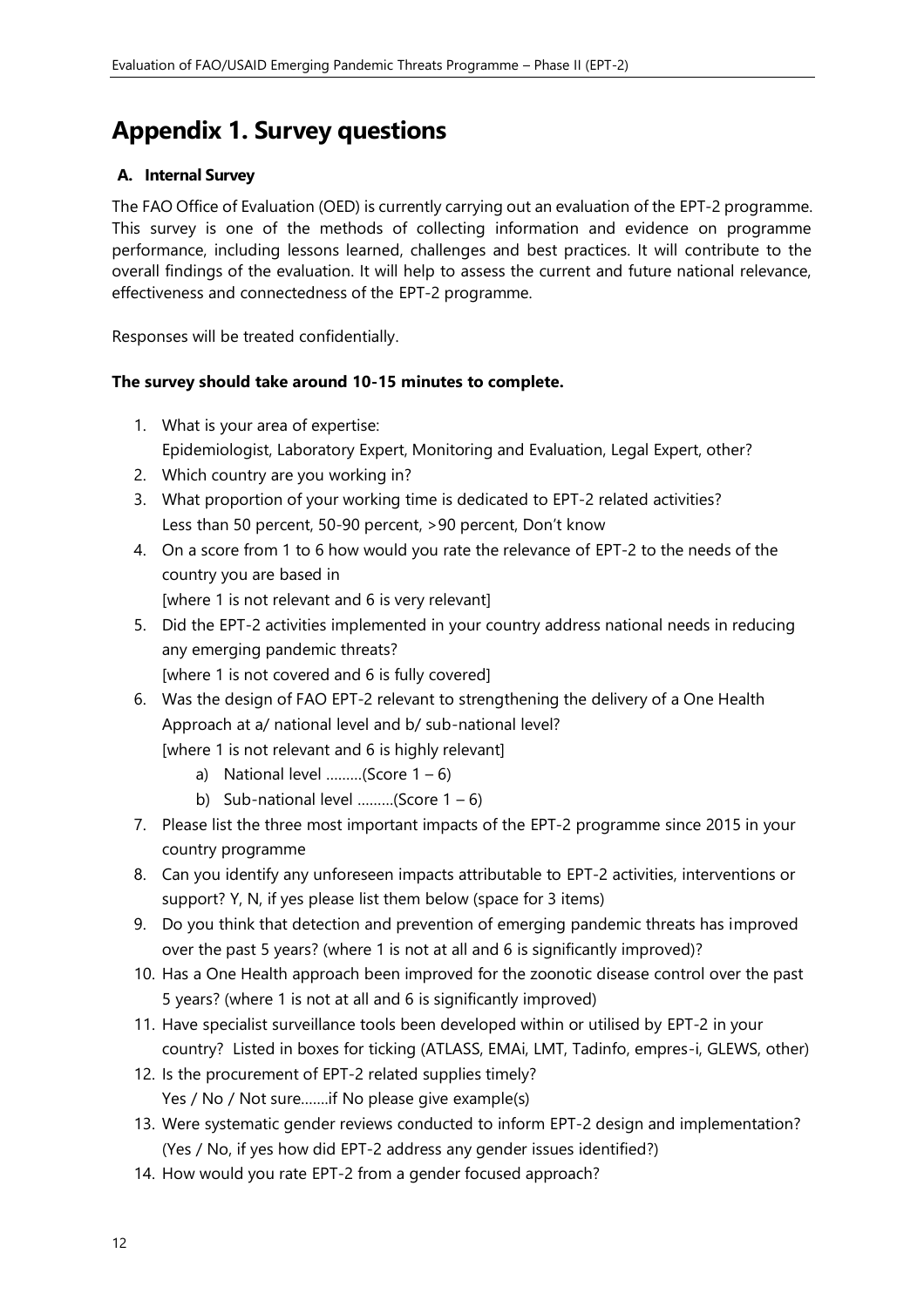0 = gender is generally not considered;

1= potential to contribute in some limited way to gender equality;

2a = potential to contribute significantly to gender equality (gender mainstreaming); 2b

= potential to contribute significantly to gender equality with all activities and all outcomes advance gender equality.

- 15. Is the EPT-2 monitoring and evaluation framework adequate for your needs (Y/ N if No how could it be improved?)
- 16. In your view, what two priorities should EPT-2 focus on in the future to improve efforts to prevent, detect and respond to emerging pandemic threats?
- 17. Who are your main partners in your EPT-2 work at national level to improve the prevention, detection, and response to outbreaks of emerging infectious diseases (WHO, other donor programmes, NGOs, universities etc.)? Please list them below in order of importance and provide details for each partnership listed above in the same order.
- *What was the aim of the partnership?*
- *What was/were the main achievement(s) (output/outcome)*
- *What have been the main challenges encountered during the partnership's lifetime?*
- *How have they been dealt with?*
- 18. Are there key partnerships that are missing? Yes / No. If Yes, please describe the partnership and provide a reason why it was not developed
- 19. Can you provide examples of EPT-2 addressing sustainability of its work? (space to list 3 examples with main actions undertaken)
- 20. Has EPT-2 reduced the risk of emerging infectious diseases along the value chain by its work with stakeholders? Yes / No. If Yes, please give one example.
- 21. Are there examples of EPT-2 capacity development leading to the following: *multiple choice tick box… with option to add detail for those boxes ticked*.
	- a) Stronger organisations (provide an example if ticked)
	- b) New disease policies being adopted (provide an example if ticked)
	- c) New legislation for disease control (provide an example if ticked)
	- d) Investments in disease control (provide an example if ticked)
	- e) An enabling environment for disease control (provide an example if ticked)
- 22. In your view, does the EPT-2 / ECTAD organizational setup respond effectively to the current country needs?

[Y/N, if N, what changes would you recommend]

23. Do you see any technical gaps with the current organizational setup of ECTAD which did not allow FAO to meet the demand in your country? Y / N [If Yes- name them]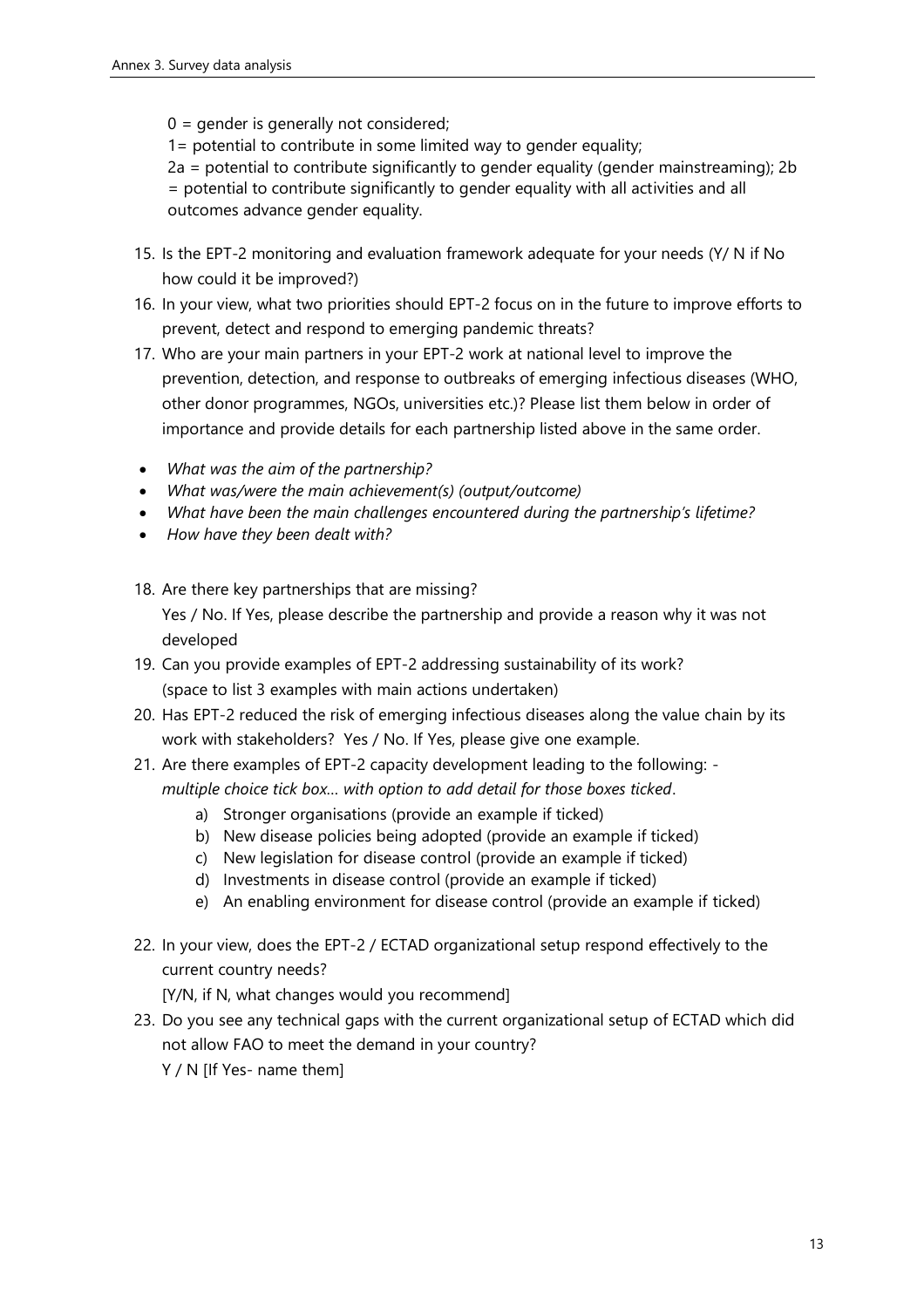### <span id="page-15-0"></span>**B. External Survey**

The FAO Office of Evaluation (OED) is currently carrying out an evaluation of the EPT-2 programme. This survey is one of the methods of collecting information and evidence on programme performance, lessons learned, challenges and best practice. It will contribute to the overall objectives of the evaluation. It will help to assess the current and future national relevance, effectiveness and connectedness of the EPT-2 programme. In particular, the survey will help the evaluation team get more perceptions and feedback about EPT-2's performance and priorities of partners.

### **The survey should take around 10-12 minutes to complete.**

Your responses to this survey will be treated confidentially.

- 1. Which country are you working in?
- 2. Name of your Organization:
- 3. Position:
- 4. On a scale of 1 to 6 how familiar are you with FAO EPT-2 activities? (Where 1 is not familiar and 6 is very familiar)
- 5. How would you score the importance of the following animal health diseases in your country: (Where 1 is not important and 6 is very important)
	- i. Highly Pathogenic Avian Influenza (HPAI)  $\ldots$   $\ldots$   $\ldots$   $\ldots$  (Score 1 6)
	- ii. Middle East respiratory syndrome (MERS) ............................... (Score  $1 6$ )
	- iii. Rabies…………………….. (Score 1 6) etc.
	- iv. Brucellosis
	- v. Anthrax
	- vi. Rift Valley Fever
	- vii. African Swine Fever
	- viii. Peste des petits ruminants (PPR)
	- ix. Foot and Mouth Disease (FMD)
	- x. Trypanosomiasis
	- xi. East Coast Fever (ECF)
	- xii. Contagious Bovine/Caprine Pleuro Pneumonia (CBPP/CCPP)

Other disease (please name them)

| xiii. |  |
|-------|--|
| xiv.  |  |
| XV.   |  |

6. How would you rate the relevance of FAO's work on Emerging Pandemic Threats (HPAI, MERS-CoV, etc.) to the needs of your country [where 1 is not relevant and 6 is very relevant] Please list the type of activities and score them on a scale of 1 to 6

Laboratory capacity building (Score  $1 - 6$ ) Epidemiology training (Score  $1 - 6$ ) One Health approach (Score  $1 - 6$ ) Addressing antimicrobial resistance (AMR) (Score  $1 - 6$ ) Outbreak Response (Score 1 – 6)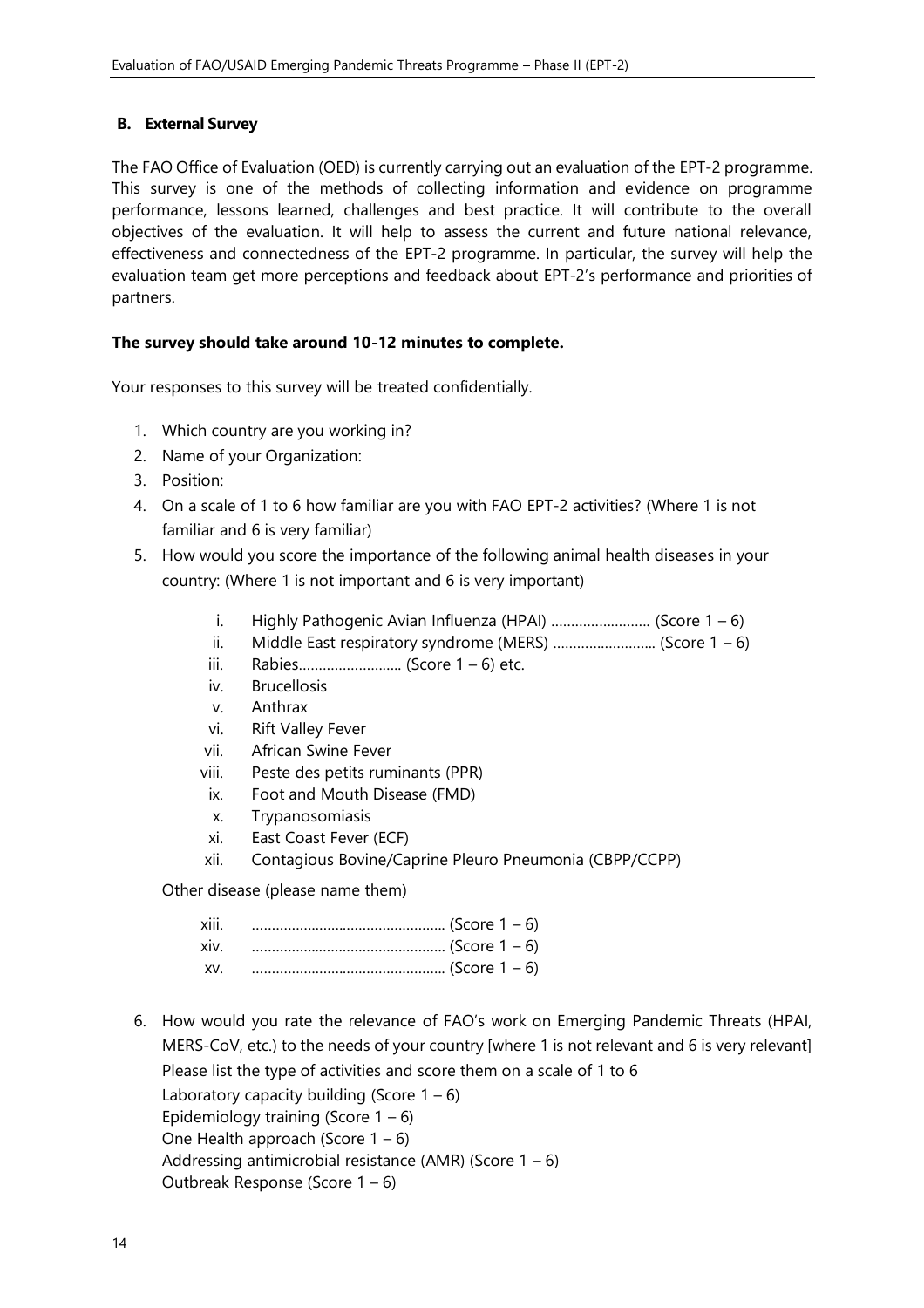Other..... (Score  $1 - 6$ )

- 7. Please assess how your government changed budget allocations over the last 2 years for the following areas (where 1 is significantly reduced investment and 6 is significantly increased investment)
	- i. Systems for prevention for new zoonotic disease threats (Score  $1 6$ )
	- ii. Systems for the detection of new zoonotic disease threats (Score  $1 6$ )
	- iii. Systems for the effective response to new zoonotic disease threats (Score  $1 6$ )
	- iv. Workforce capacity to implement a One Health approach (Score  $1 6$ )
- 8. Do you think that detection and prevention of emerging pandemic disease threats improved over the past 5 years? (where 1 is not at all and 6 is significantly improved)
	- i. At national level  $\ldots$  (Score  $1 6$ )
	- ii. At sub-national level................. (Score  $1 6$ )
- 9. How would you score FAO's contribution, through the EPT-2 programme, in improving the detection and prevention of emerging pandemic disease threats (where 1 is not at all and 6 is significant contribution)
	- i. At national level .................(Score  $1 6$ )
	- ii. At sub-national level................. (Score  $1 6$ )
- 10. What is FAO's most significant contribution with regards to Emergency Pandemic Threats?
- 11. Has a One Health approach been established for the zoonotic disease control over the past 5 years? (where 1 is not at all and 6 is significantly improved)
	- i. At national level  $\ldots$  (Score  $1 6$ )
	- ii. At sub-national level................ (Score  $1 6$ ).
- 12. How would you score FAO's contribution, through the EPT-2 programme, to a One Health approach being established for the control of zoonotic diseases (where 1 is not at all and 6 is significant contribution)
	- i. At national level  $\ldots$  (Score  $1 6$ )
	- ii. At sub-national level................ (Score  $1 6$ )
- 13. How would you score FAO as a partner in the prevention and control of pandemic disease threats? (where 1 is inadequate and 6 is strong )
- 14. What do you value most in FAO's partnership?
- 15. If FAO's support through the EPT-2 programme ends this year, how would you score the capacity of the government to continue to operate the supported intervention areas? (where 1 is limited and 6 is strong)
	- a) Disease prevention  $(Score 1-6)$
	- b) Regular disease surveillance  $(Score 1-6)$